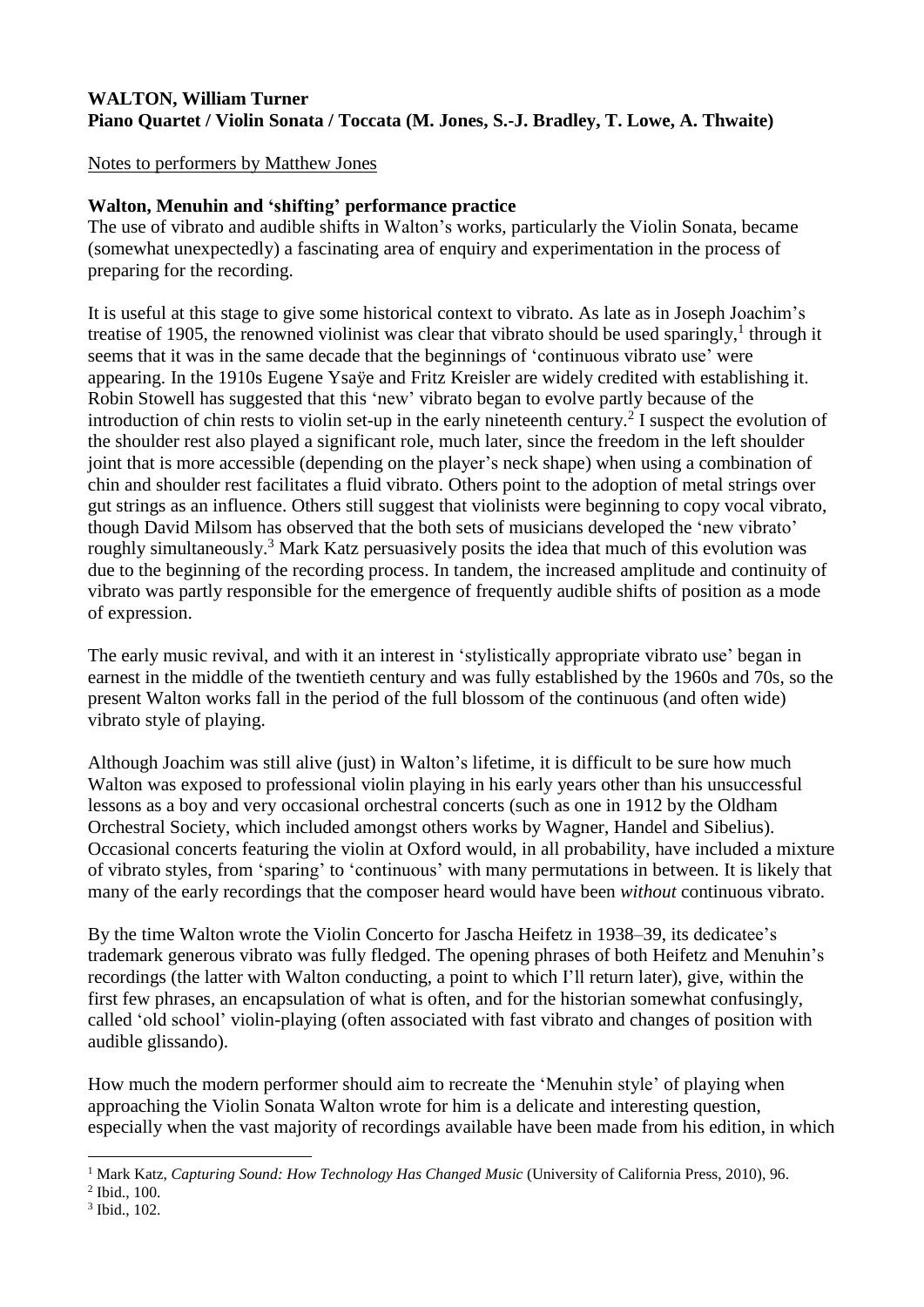there is little distinguishing the instructions of the composer from those of the dedicatee (*see* below).

Specifically relevant to the recording in hand are a number of recordings:

*Walton: Violin Sonata: Movement 1 (opening)* Yehudi Menuhin / Louis Kentner (Menuhin Century, the historic Recordings): fast active vibrato,

irrespective of whether piano is in melodic foreground or background – rubato used a medium amount as expressive mechanism.

Max Rostal / Colin Horsley: similar to Menuhin – very 'old school' opening, mostly sul G – mainly rubato rather than vibrato used as expressive mechanism.

Tasmin Little / Piers Lane – fast and slightly wider vibrato but varied later in first phrase – rather eclipses the line of the phrase in the opening but the relaxation of the vibrato and its reinstating provide relief.

Yuriko Kamei / Chitose Okashiro: continuous and rather unvarying vibrato.

Daniel Hope / Simon Mulligan: seems to be imitating the old school vibrato and sul G quality, with little rubato but more sense of 'tranquillo' than most recordings.

The two older recordings, Menuhin's and Rostal's, exhibit the expected fast, intense vibrato and feature the opening on the G string. Menuhin, in documenting the fingerings and bowings that he preferred, confusing the directions of composer and interpreter, suggests to violinists (including me until this project) that Walton would have wanted the start of the opening passage to be played on the G string, necessitating a lot of vibrato to counterbalance the greater bow-pressure needed for the string to 'speak'. In the new OUP edition, published in 2008, we realise that no suggestion of the G string was made by the composer. While Walton was of course very familiar with Menuhin's style of playing, the lack of any 'sul G' instruction on the one hand and his use of the word 'tranquillo' and the dynamic 'p' on the other suggest that the composer did not intend the intensity of sound that has become common practice as a result of Menuhin's editing. Particularly with the long musical lines of the movement, it seems more sensible to save the intensity for the many climactic moments later, and at the very least until the first 'f' mark in bar 10 of the work.

Walton was reluctant to give feedback to performers, apparently for fear of offending them, and from a general feeling of gratitude that his music was being performed at all. Simon Rowland-Jones, violist and colleague of mine in the chamber music faculty at the Guildhall School, performed the Piano Quartet in Rome with the composer present. He recalled to me waiting expectantly for feedback with the other performers, only to be told simply 'I know a lovely restaurant to take you to'. This resistance of Walton's to outwardly expressing his thoughts on interpretations led to a number of undesirable consequences. After Lionel Tertis's rejection of his Viola Concerto and Paul Hindemith's stepping in for the premiere at the Proms, Walton later admitted that he disliked the latter's lack of creative phrasing and went back to add extra hairpins in the score, which have led to a tendency for violists to overdo the 'small scale' markings and miss the overall phrase trajectory. Further down the line, the fact that Frederick Riddle's interpretation had been enjoyed by Walton led to OUP justifying a considerably edited Riddle viola part in their publication of the concerto, a part which goes against a significant quantity of the composer's original intentions. Lady Walton told me that 'darling William often said he wished that performers would bloody well do what he put on the page' in such circumstances, but never mentioned anything to Riddle, not even when they were recording the work together!<sup>4</sup>

The 'historically informed performance' movement has encouraged violinists to think about the use of vibrato in 'earlier' music, but it is uncommon to ask oneself, in more recent repertoire, whether vibrato is necessary or even desirable. These days, it is a pivotal moment in the education of a string

<u>.</u>

<sup>4</sup> Personal communication: in conversation over dinner in 2006.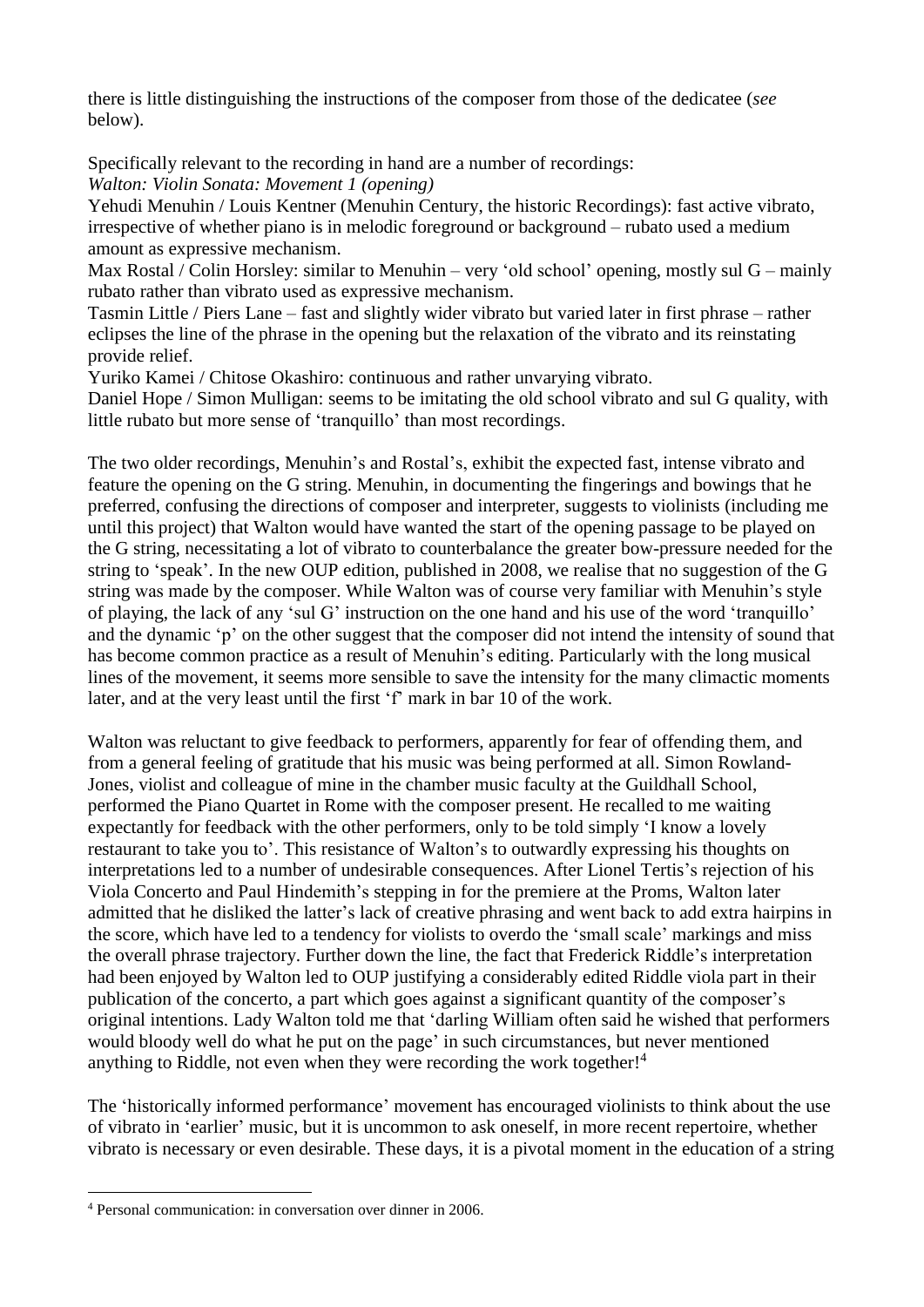player when he or she is able to 'do vibrato', and for the most part they then use it pretty much all the time in passages of appropriate tempo, but this may well not have been Walton's experience or desire. And while he may well have had the sound of Menuhin in mind when he wrote the piece 'for' him, it is an oversimplification to assume that he must have wanted this kind of tone all the time.

Much of this now seems obvious to me, so part of my thought-process in the preparation of this recording has been to wonder why it is not so to others. One thing that has occurred to me is that it might have something to do with my current pedagogical perspective as a teacher of chamber music. Though written for (and most often recorded by) a concerto soloist, this sonata is undoubtedly a piece of chamber music, and given its origins in a moment of flux in performance practice, outlined above, this simple fact came to seem to me to have profound importance for its interpretation.

In a string quartet, one of the key methods of ensuring that an audience is clear whom to listen to in a certain passage is to avoid excessive vibrato in the accompanimental voices. This is often done instinctively but generally needs considerable discussion in groups, especially when approaching new repertoire. However, the principle is very rarely applied to duos of a stringed instrument with piano, mostly because the different timbres of the instruments can render it superfluous, but also because the performers recording such works find it hard to ignore their instincts as concerto soloists who rely on the intensity of sound to carry above an orchestra.

Deconstructing, to this small extent, my current musical tastes led to a systematic process of research through practice: only after trying all permutations of what I could discern as viable options, whether intuitively 'appropriate' or not, evolving each option to the point where I thought I could make sense of it (and make it make sense), did I feel ready to record the works on the disc.

One of the keys to the evolution of my interpretation was to explore working with little or no vibrato in phrases, and asking the reverse of a question that I often ask in chamber music coaching, 'how about trying one note/phrase/section without vibrato?'. This became instead 'how about trying this note/phrase/section *with* vibrato?'. My thousands of hours of coaching of both larger scale chamber works and duo sonatas at the Guildhall formed an essential background to this exploration: when I look back from an autoethnographic perspective, as it were, it seems the origin of my performance preparation methodology.

The approach to the Piano Quartet, too, for myself in private practice and in communicating my exploration to my fellow performers, was of clarifying the texture of the score, often reducing the amount of 'automatic vibrato' (as exemplified in our reading of the opening motif of the first movement, at the start of Track 1) and frequently encouraging a transparent string sound in moments where the piano line should be audible or dominant but, in performances and recordings even post-his, is rarely heard as being so (e.g. bars 6–9 of the third movement in the 'Music at Menlo' recording).

What I feel I have ended up with as a result of this systematic process is musical insight that (without wanting to sound pompous) transcends orthodoxy. An important part of this realisation came from working on the 'Canzonetta', one of the Two Pieces for Violin and Piano. Walton notes in the piano part that the theme (beginning in b. 5 of the movement) is 'based on a Troubador melody' from the 13th century, so I began searching for colours/timbres that might fit this sound world well. Crucially (and in some ways ironically) I ended up using relatively *little* 'non vibrato' here, since the sparse 'strumming' piano part leaves the responsibility to carry the line to the violinist, and the vibrato helps do that. A lack of vibrato, in other words, is not simply a technique for connoting 'early music'; it is a response to the demands of musical textures.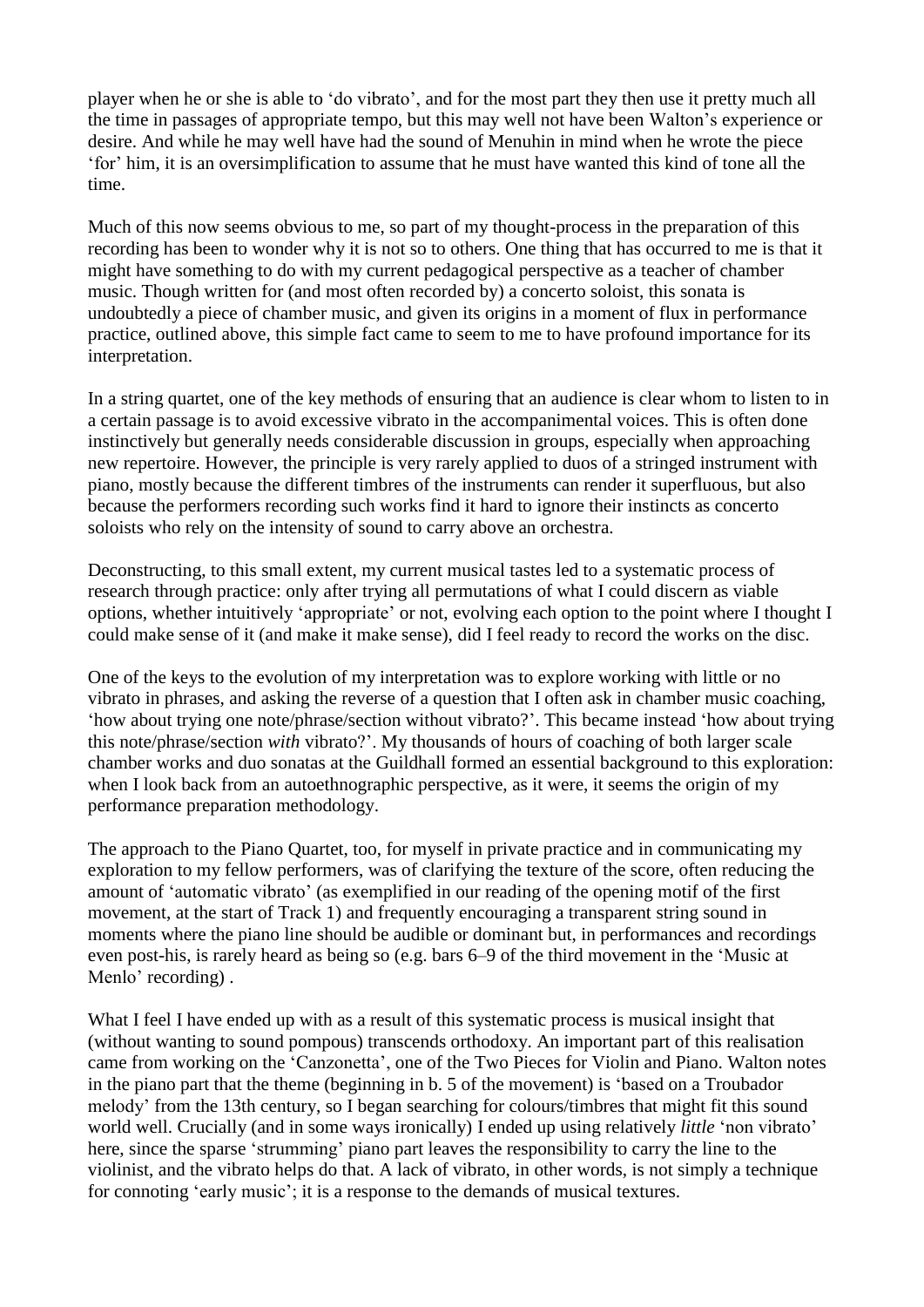In the Sonata, for instance, there are many moments when the intricacy of the piano part's interaction with the violin line is difficult to make clear to the listener, and vibrato (especially wide, fast or intense) encourages the listener to remain oblivious to such subtleties by actively keeping their attention on the violin line. I experimented more than ever previously, thanks to the process of research outlined above, with the relationship between our concepts of bow use and vibrato, and how bilateral transfer (the transfer of a motor skill from one limb to the limb on the opposite side of the body) encourages us to make certain choices in the relationship between the use of the two arms.

The clear citations that I observed in the 'Variations' of the second movement (see below in my brief commentary on the piece) also encouraged me to explore tonal possibilities inspired by the source material – most noticeably in the lilting passacaglia (Variation 7) and the Hindemith-inspired Variation 2. Here the choice of bow contact, pressure and speed, as well as vibrato, were developed in tandem with working through the material by which Walton was influenced with the same historical attention to performance practice as that described here, thus shedding new light on the relevant variations and, crucially, also those before and after – for one of the challenges, I realised, of the Variations movement was to be able to clarify to the listener the unconventional structure of the theme and the incursions of cited material in delineating the variations, while still keeping a bird's-eye view of the trajectory through the movement.

#### **Piano Quartet in D minor (1919, rev. 1921, 1955, 1974)**

1) i: Allegramente 2) ii: Allegro scherzando 3) iii: Andante tranquillo 4) iv: Allegro molto

Born in 1902 in Oldham, Lancashire, to parents who were singing teachers, he received his first violin lessons aged 7 or 8, with very little success according to him and his family. He later credited the violin as being useful to study for ear training, but said 'I could never organise my fingers and it sounded so awful'. After being accepted to Oxford's Christ Church choir school, he had his second attempt at the violin, equally unsuccessful, and was so dispirited with progress that he refused to practise and his father cancelled the lessons. His piano playing was also described mostly unfavourably, making it even more extraordinary that the Piano Quartet could be so evolved at so young an age.

In the moving 1981 documentary film 'At the Haunted End of the Day', Walton recalls being 14 and having to 'make myself interesting somehow or when my voice breaks I will be sent back to Oldham'. He added 'I was very lucky, I was so damned stupid, all I could do was write music'.

We know from letters and library records that Debussy, Ravel and Schoenberg's music was encountered in score form by Walton around the time of commencing work on the Piano Quartet in 1918 (aged just 16), but the specific stimulus for the work was his meeting Herbert Howells, 10 years his senior, who had been receiving great critical acclaim for his own piano quartet. Much like his decision later to write an opera following Britten's acclaim for his, Walton was spurred on by competition.

Completed in 1919, the work underwent a number of revisions, complicated by getting lost in the post between Italy and England for more than a year, and though it was likely performed in 1919 in an informal setting, and then premiered in Liverpool in 1924, the London premiere (which until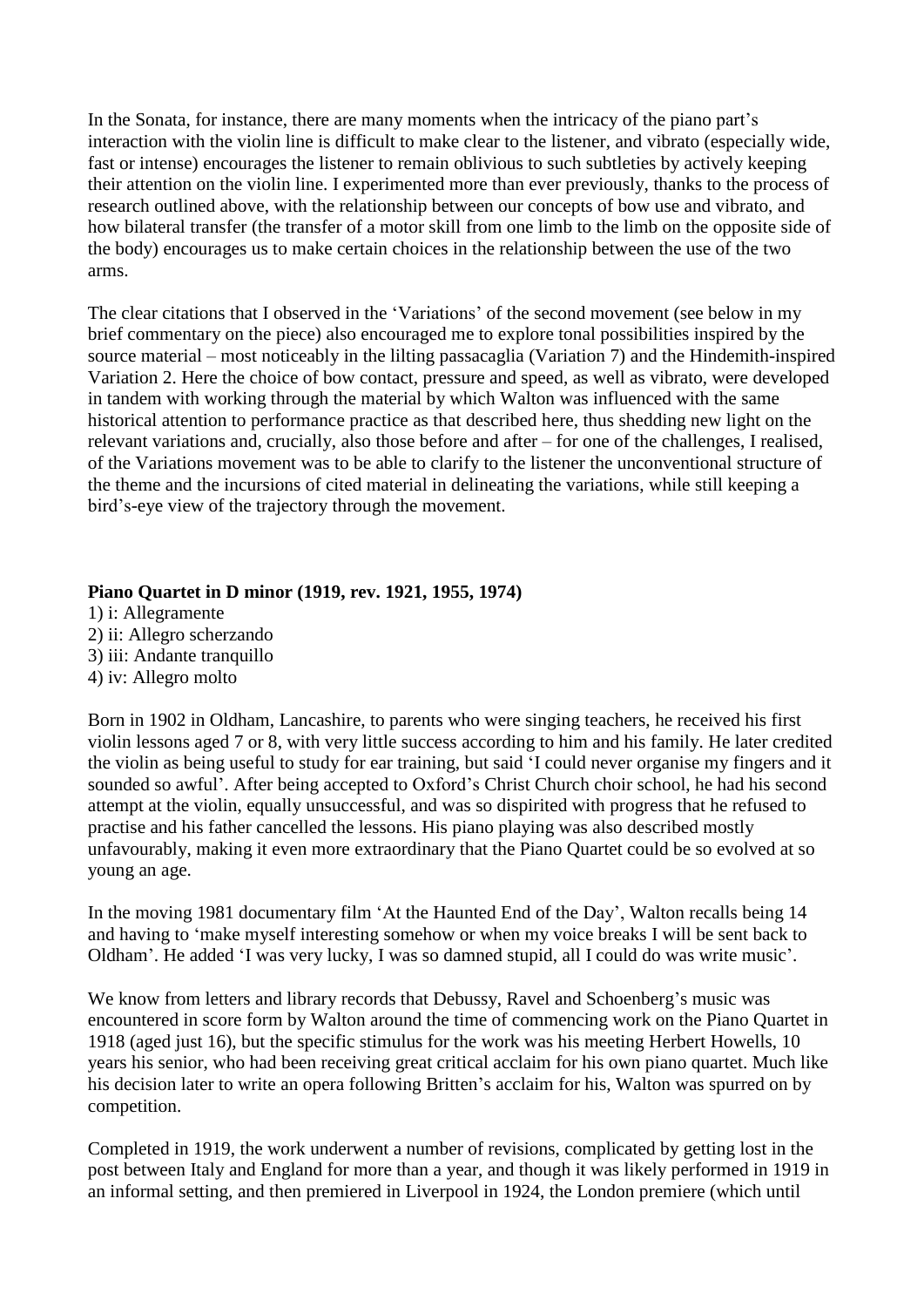recently was thought to be the very first performance) did not happen until 1929, the same year as the premiere of the Viola Concerto that solidified Walton's reputation as a leading composer. The original manuscript used for the preparation of the first edition is sadly lost, but Hugh MacDonald's 'William Walton Edition' version includes all of the composer's changes, some of which were suggestions by pianist Kinloch Anderson, who made the first recording.

Walton described the piece also as his 'first composition to show any kind of talent; it was written when I was a drooling baby but it is a very attractive piece'. Many features hint at the characteristics of the mature Walton style, despite the dizzying array of suggested influences by commentators: Howells, Elgar, Vaughan Williams, John Ireland, Bridge, Brahms, Fauré, Ravel, Stravinsky – but this is most definitely Walton! The premiere received mixed reviews, perhaps partly because of the expectation of the 'Walton style' being based on the works that had appeared in the interim, including *Façade* and the overture *Portsmouth Point*. Amongst the many notable characteristics of the work are the rhythmic drive and (admittedly) Elgarian melodies of the second movement, the lack of direct repetition of themes, the composer's first fugue, and the melancholic lyricism of the third movement, which also includes an unusually direct 'borrowing' of some measures from Ravel's song 'Le martin-pêcheur'.

The fourth movement is structurally very unusual and provoked many suggestions of influences – primarily Stravinsky in the piano writing and rhythmic qualities, and Bartok's Allegro Barbaro that Walton had studied shortly before working on this movement. This movement also received the greatest quantity of revisions over the years, including modifying the fugue theme, the revised version hinting at the rhythm that drives his First Symphony's striking opening.

#### *Sources*

• the original manuscript composed in 1918/19, lost in the post, found and then lost again;

• a second version revised at some point before the first performance in Liverpool in 1924;

• a third version, mainly changed by pianist Kinloch Anderson sometime between 1950 and 1955;

• a fourth version, incorporating Anderson's changes and some other minor alterations by Walton, published in 1976;

• Hugh MacDonald's critical edition for the William Walton Edition published in 2008, incorporating all of the composer's known alterations and some corrections of obvious errors that originated from the very first version.

## *Errors/inconsistencies/ambiguities/observations*

## *Movement 1:*

32: last quaver in cello originally E/B a tone higher than marked, corrected by OUP but not Walton 81: piano part originally has an accent on fourth beat, possibly an error

226: viola fourth note originally written G, corrected in WWE,<sup>5</sup> but could work harmonically with either note

*Movement 2:*

21: accents in violin and viola omitted in previous editions

62: violin crescendo moved later than originally marked to be consistent with the other instruments' version of the themes in WWE

107: entry of viola literally 'mf' but logically within the dynamic left by the other strings from their diminuendo

162: piano part RH third note should logically be accented in keeping with the pattern surrounding it

182, 186: it is assumed that the entries of the theme are all 'pp'

<sup>&</sup>lt;u>.</u> <sup>5</sup> William Walton Edition, vol.19, Chamber Music (Oxford University Press, 2008).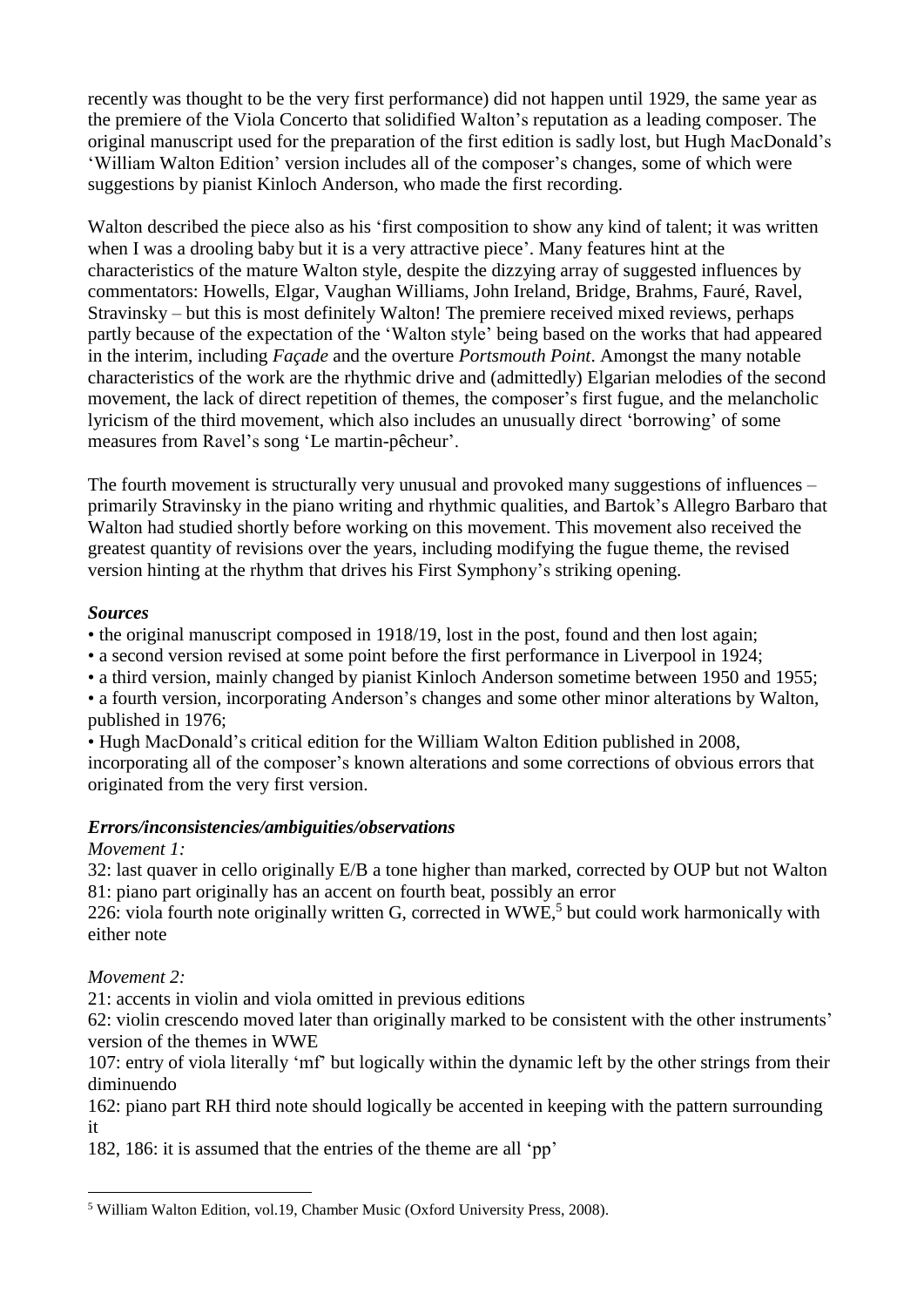195: note the difference in articulation and dynamic from the parallel section in b.84 – deliberate or mistake?

200; 'ff' in notes by Walton though omitted in previous editions.

## *Movement 3:*

1: note the reference to the piano part of the central section of Ravel's song 'Le martin-pêcheur', as well as the influence in terms of piano 'spread' chords and general harmonic world

4: spread of piano chord added in WWE to match that in the parallel place in b. 37

5: one edition has staccato dot on the first viola pizz., omitted in WWE, though in 38 both pizzicato notes have that articulation

6–9: although dynamics may not obviously clarify, the melodic line in the piano part relies on the sensitivity of the strings not to dominate with expressive counter-melodies

61: interesting, clearly deliberate differences in dynamics that should be brought out to clarify Walton's intentions but are easily unnoticed if not exaggerated

63: awkward and curious cello double stop needs subtle handling to not stick out, especially when the resolution to b. 64 is back to a single note

69: agitato probably should be interpreted as character not tempo or it is impossible to convey the intricate details of the parts, particularly in relation to articulations and cross-rhythms, and since this passage is followed by an accelerando

78: B natural in piano RH unclear in previous editions as to whether it should be this or C (one semitone higher). in WWE it is left as a B.

100: voicing – viola last three quavers should lead in phrase and dynamic to the violin part in 101, ideally giving the illusion that the line continues in the same instrument

105: notice the curious 'cross-fade' dynamics in strings

108: voicing – third quaver in violin passes to viola and back for the last quaver of the bar.

## *Movement 4:*

37: third quaver of bar, viola part in previous editions was E instead of F – seems obvious it should match violin part

43: original expression mark was 'espress., calando', but assumed that Walton here (and in other early works) used 'calando' in place of 'cantando' in error and corrected in WWE

59: curious placement of 'a tempo' in the second bar of the phrase – needs careful judgement not to do too much of the rall. in b. 55

107: theoretically piano is still in 'ff' while strings drop to 'p': can be interpreted as a deliberate effect or (more likely) missing dynamic in piano since the latter then has crescendo in 108 to 'ff' – often solved by inserting 'fp' into the piano part at 107

136: for practical reasons and rhythmic continuity, play grace notes before the beat although it seems to be visually on the beat in editions

155: note that in the first edition the fugue subject was without rest in the first bar, with the first note of each half bar repeated 3 times instead of twice – this was probably the most significant fundamental revision by Walton in the second edition

155: suggestion of practicing fugue themes simultaneously to ensure articulation consistency

197: Walton originally wrote staccato dots on the viola and cello pizz. in this bar

211: 4th note in cello originally G (tone below marked note), corrected in WWE

296: 'cantando' marked instead of original 'calando' (see above)

357: curious combination of instructions, with 'p subito' almost impossible on downbeat of 357 for strings, also marked 'rit. e dim. molto' that suggests ambiguous dynamic choices that are difficult to combine, especially with piano entry already in 'pp'. Most natural solution is to drop but not too extremely at 357 and leave room for diminuendo.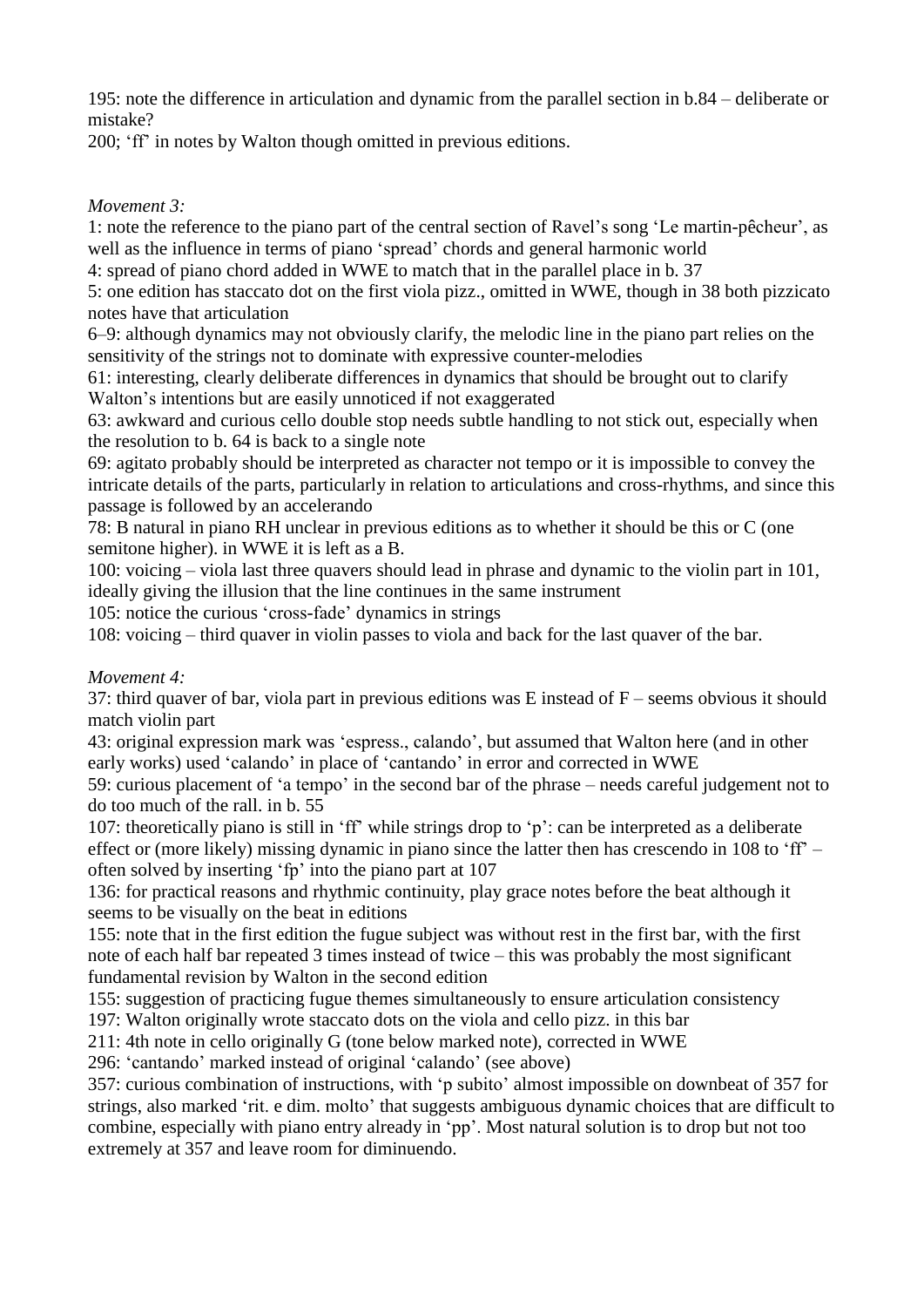## **Toccata for Violin and Piano (1925)**

#### *Improvvisando*

The Toccata for violin and piano (1925) is often referred to as being in the same category as Walton's early string quartet that he asked to be removed from publication shortly after its first performance. Walton recalled that the style of the early quartet and Toccata 'was too impersonal, and didn't come naturally', and a review of the quartet in *The Times* suggested 'some passages might be rewritten with a view to making the work more grateful for the strings to play'. Neither piece was performed again in his lifetime – the Toccata had to wait 67 years – until 1992! Walton, in this 'experimental' period, had been studying scores by Satie, Schoenberg, Sorabji, Strauss, Stravinsky, and Busoni, as well as Mozart string quartets.

Constant Lambert described the Toccata as 'a rhapsodic also work showing traces of the influence of Bartok and even Sorabji'. Whilst a fascinating departure from the style we associate with Walton, it also displays elements in his compositional technique that are developed further in later works. The heart of the work has an extraordinary beauty and lyricism; some sections hint at the incredibly detailed markings of articulations and dynamics that border on the impossible; the cadenza sections that hint at some passages in the Violin Sonata (including the same *improvvisando* instruction to performers; the impractical but striking virtuosity that hints at the writing in the Violin Concerto for Heifetz decades later.

#### *Notes:*

There have been two editions, though curiously the preface to the WWE edition states that it is the first.

Edition 1: edited by Christopher Palmer, published 1997

Edition 2: WWE, not printed separately but only as part of the bound WWE Chamber Music edition Additionally the holograph score is part of the Koch Collection in Yale University Library.

## *General notes:*

The violinist is advised to perform from the piano score to facilitate the huge ensemble complexities.

Crucially, the performers should view the instruction *improvvisando* as applying to the entire work as a modus operandi in terms of the feel of the work, not just to the opening section, while still respecting the composer's very specific markings in certain sections.

There are many differences between the two editions, the WWE clearly closer to the original intentions of the composer. These include notes (albeit partially justified by the ambiguity of how far accidentals carry on in long improvisatory sections with infrequent bar-lines and often dotted bar-lines) and many articulation changes, and also the slurring of groups of notes.

## *Specific notes:*

5th 'dotted bar' (all within bar 1), 32nd notes have no slur in first edition but are all slurred in WWE. Also unclear here what the duration of the 'poco rall.' should be;

4: first edition omits the 'doubled' notes marking

15: third pitch in violin part E in first edition instead of F

57: start of the fugue section – recommended 'Sul G' for violin until b. 60, and allowing piano fugue through at start of b. 59 to clarify fugue to the listener

67: piano 4th note originally B but corrected later by Walton to D as in WWE

76: for violin in this section, at the tempo marked by Walton the bowings are very restrictive; suggestion to modify in lest noticeable places retaining the character and sense of line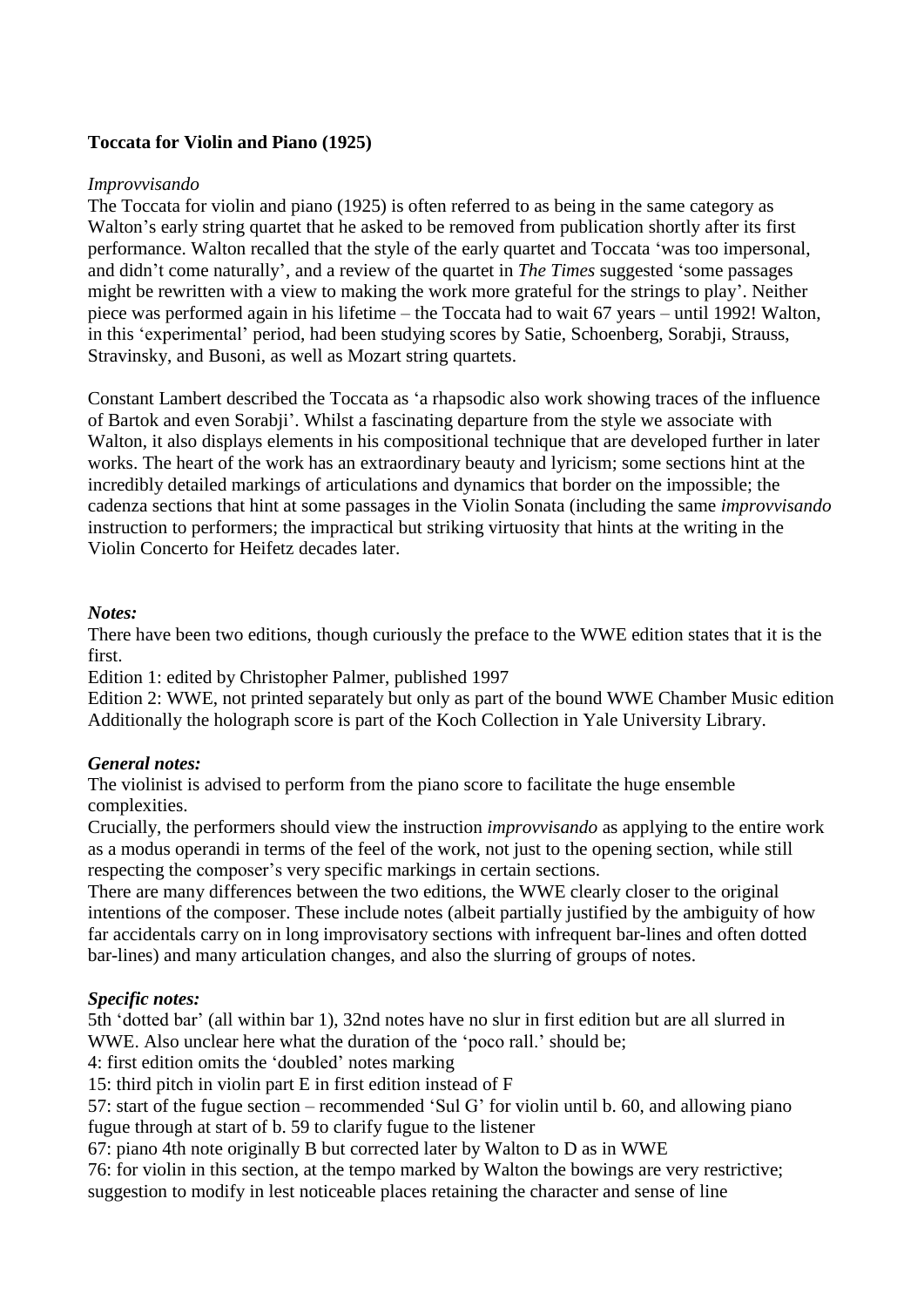110: pencilled 'rall' in autograph, probably written by Angus Morrison, the first pianist performer of the work, rather than Walton

114: first edition does not correct the second G of the bar to G natural (clearly an omission by Walton)

145: violin cadenza – almost impossibly detailed dynamic hierarchy in places, presumably to encourage the performer to bring out as many voices as possible; also care needs to be taken over varying the many commas in the cadenza to avoid them becoming too formulaic

146: no slur in violin, different from b. 2 (omission by composer?)

163: in the manuscript the lowest note of the chords on the third beat of each of these bars has been deleted in pencil – perhaps at the request of the violinist who first performed it?

## **Two Pieces for Violin and Piano (1951)**

6) i: Canzonetta 7) ii: Scherzetto

While the 'Two Pieces for Violin and Piano' were published and premiered in 1951, two years after the Violin Sonata, both had been written in some form before the sonata was conceived. The *Canzonetta* and *Scherzetto* connect with Walton's other extraordinary output – film music. He once described himself at a crossroads as to whether he'd become 'a film composer or a real composer' at the time of writing the Violin Concerto, but he managed to be highly accomplished at both.

The material from the *Canzonetta*, the first of the Two Pieces, is based on a troubadour melody from the 13th century. It appears in the Laurence Olivier film *Henry V* for which Walton wrote the score, performed on flute and harp, but only for 16 seconds. The nature of the themes in the *Scherzetto* hints at the same kind of style, and this movement had appeared in an almost identical form as a solo piano piece, now lost, between its conception as potential film music and the current form as a violin/piano duo. The main theme also contains a characteristically Waltonesque marking, *leggiero e piccante* ('light and spicy'), and the pair of pieces was dedicated to 'Vivien and Larry', Vivien Leigh and Laurence Olivier, who were great friends of the composer and his wife Susanna and frequent visitors to their home on the island of Ischia.

The Scherzetto was proposed at the last minute as an additional middle movement of the Violin Sonata, but was never officially added to the work – meaning it must have been completed already in 1949.

#### *General notes:*

The original manuscript is lost There have been two editions: 1951 OUP 2009 WWE edited by Hugh MacDonald

## *Specific notes:*

#### *Canzonetta*

The figuration in the piano part suggests a lute, or harp-like quality that can be emulated to some extent by the pianist. Although the material appears only fleetingly in the film of *Henry V*, the performer can take inspiration from this context.

The Troubador melody is from the 'Chansonnier Conge', a 13th-century manuscript of troubadour songs housed in the Bibliothèque National de France in Paris. This specific song is 'Amours me fait comencier Une chancon novele'.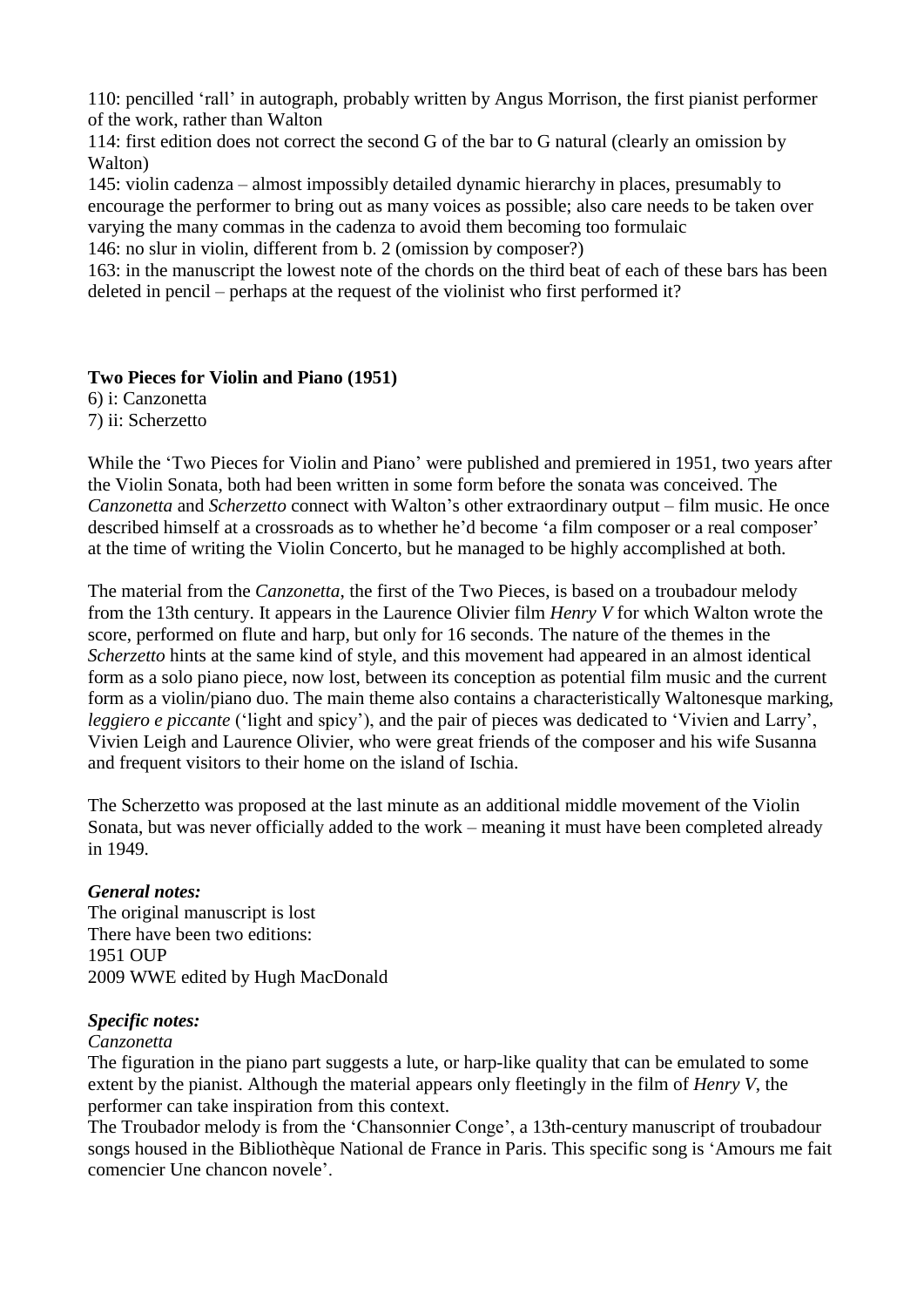In the 1951 edition, the first page of this movement includes the footnote 'based on a Troubadour melody'

37: piano LH has a missing rest on the first beat of the bar in the old edition, suggesting that a note was missing at some stage of composition or editing

- 51: violin part suggests a harmonic in the separate part but not the piano score
- 51: con moto only appears in the piano score in the original edition

70: similarly the harmonics here are marked 'I, II' in the violin part only

72: the last two notes are separate in the WWE but slurred (as the previous bar) in the older edition.

## *Scherzetto*

Important to clarify to the listener accents/non-accents in both parts

63: last note in violin is G in old edition, E in new edition – both can work but the G seems to make more harmonic sense given the presence of the Eb in the piano on the same beat

82: missing last semiquaver in violin part in old edition – corrected in WWE

125: curious 'a tempo' marking despite the only previous marking being 'marcatissimo' in the piano part – perhaps a practical reminder after the virtuosic request of 'sul G' seemingly by the composer for the violin in b. 118.

## **Sonata for Violin and Piano (1949)**

- 8) i: Allegro tranquillo
- ii: Variazioni
- 9) Tema: Andante (1:08)
- 10) Var.1: a tempo poco più mosso (1:26)
- 11) Var.2: quasi improvvisando (2:27)
- 12) Var.3: Alla Marcia molto vivace (1:01)
- 13) Var.4: Allegro molto (0:37)
- 14) Var.5:Allegretto con moto (2:08)
- 15) Var.6: Scherzando (0:32)
- 16) Var.7: Andante tranquillo (2:27)
- 17) Coda: Molto vivace Presto (1:00)

The conception of the Sonata for Violin and Piano was a typically fortuitous one for Walton – a chance meeting, probably on a train, with Yehudi Menuhin in Lucerne in 1947, shortly after he had completed his second String Quartet. Walton was in need of money to help with the costs of medical treatment of his great friend Viscountess Alice Wimborne in Switzerland at a time when there were strict limits on how much money could be taken out of Britain; Menuhin offered 2,000 Swiss francs as a commission for a work for him, suggesting a sonata for him and Louis Kentner to play.

After a brief stint on the work, the film score for Olivier's *Hamlet* and Wimborne's death delayed his progress. He resumed in June 1948, finished in August 1949, and it was performed first in Zurich in 1949 and then in London – in the unlikely venue of Theatre Royal, Drury Lane – by Menuhin and Kentner. The dedication of the work is to the performers' wives, who were sisters. Walton wrote on the score that 'the composer is indebted to Menuhin and Kentner for the many suggestions they have made in preparing this work for performance and publication', but many of Menuhin's editorial suggestions confuse technical and musical instructions and have resulted in many decades of misunderstanding of Walton's intentions, particularly in the use of commas intended as a technical instruction for a clear string crossing and misinterpreted as musical hiatuses; happily these are corrected and clarified in the recent William Walton Edition.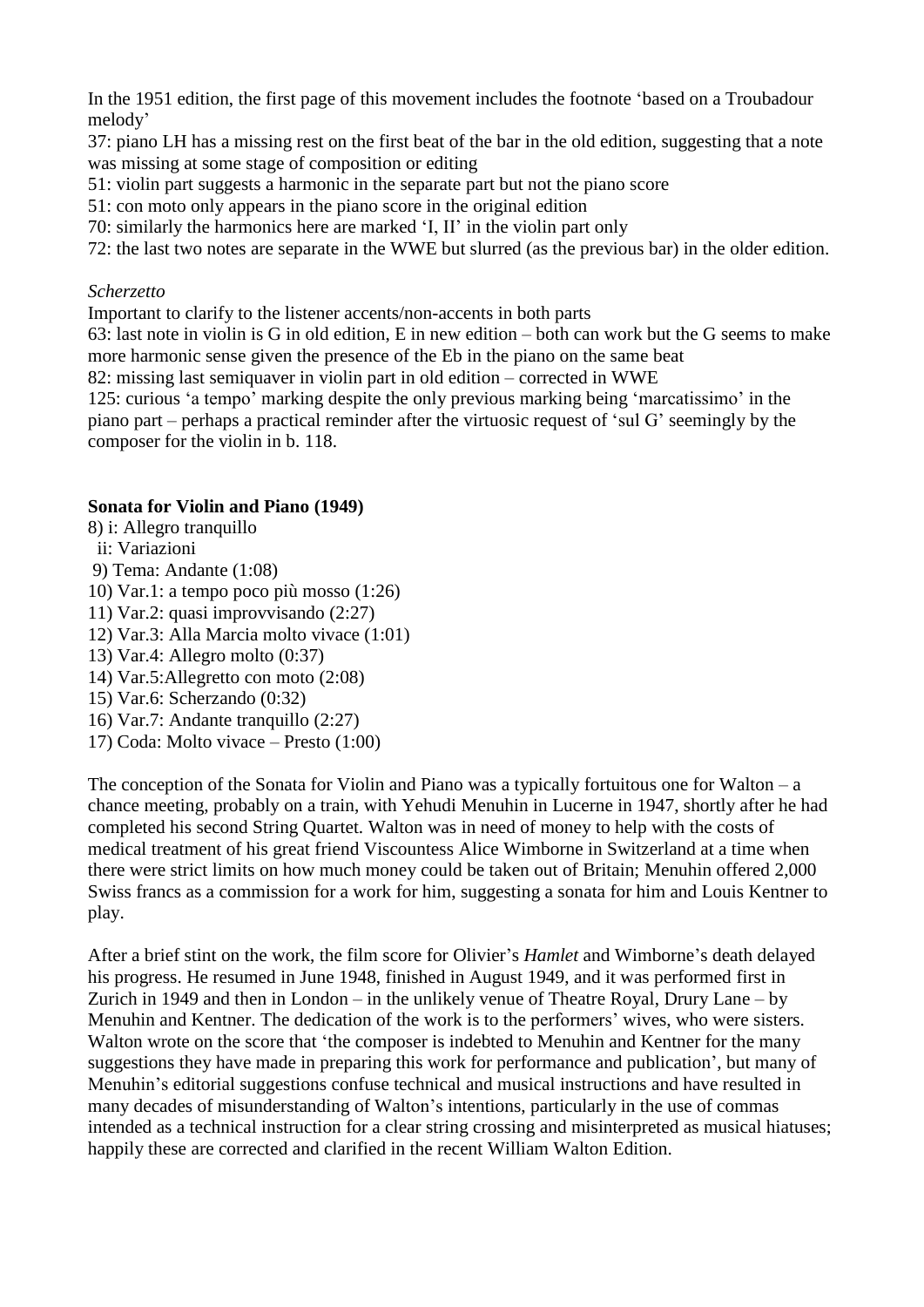The first movement's ingenious structure and lyrical themes lead to an original and striking coda in which the bell-like piano chords are interwoven with thematic snippets in the violin. This movement also demonstrates Walton's masterful metamorphosis of thematic material in both meter and harmony.

The second (and last) movement is a Theme and Variations – the composer's first. The Cello Concerto, Second Symphony and 'Hindemith Variations' followed suit, and Walton is said to have been very happy with this movement, and remarked on the benefits of the use of theme and variations meaning that it can serve the function of several movements in one. An unusual feature is the use of a 12-tone row – perhaps a throwback to his 'experimental phase'. Walton hit back at critics after the lukewarm reception to the London premiere, where he was accused of being oldfashioned: 'perhaps I should have made more orthodox use of my tone-row....that would have learn't 'em......' He later used this device in a much bigger scale in the Second Symphony. Amongst the variations are clear influences: Var.1 (opening of track 10 on the Walton disc) from Hindemith's Viola Sonata op.11 no.4 (11 bars after fig. 5 in the second movement); Var.3 (track 12) from Schumann's 'Märchenbilder' (opening of second movement, 'lebhaft'); Var.7 (track 16) from the opening of the composer's own 'Touch her soft lips and part' from his score to *Henry V*.

## *General notes*

#### *Sources:*

Holograph score – Walton Archive, Ischia Menuhin's original violin part OUP edition, 1950 WWE, 2009 (ed. Hugh MacDonald)

Some revisions were made after the first performance in Zurich but before the first London performance, but the only significant ones were to add three bars to the Coda of the second (and last) movement.

## *Structure:*

*Movement 1:* 1–66 Exposition 67–172 Development 173–227 Recapitulation 229–271 Coda

## *Movement 2:*

Theme: 8-bar opening phrase in Eb minor, repeated (partially, with intervallic variety) a semitone up, extended slightly; piano RH then played a 12-tone sequence twice (using only descending 4ths and semitones), ending on the tonic

Var. 1: marked 'tranquillo', sparse and probably influenced by a variation in the second movement of Hindemith's Viola Sonata op. 11 no. 4. Piano line is based on the accompaniment to the Theme. Piano solo section begins and ends a semitone higher than in the theme

Var. 2: A throwback to the Toccata with instruction 'quasi improvvisando', using intervallic tension reminiscent of the Violin Concerto. It might be useful to think about Pablo Casals's concept of 'expressive intonation' here. Exploring, for instance, some 'close semitones' in this emotionally charged variation gave me insight into the connection between emotion and intonation choices; see also the 'passacaglia'-like Variation 7.

Var. 3: 'Alla marcia', probably influenced by the second of Schumann's *Märchenbilder* for viola and piano. Note the martellato figure in the piano that previews the next variation's figuration. Var. 4: Unison variation with many detailed articulation markings, based only on the twelve-tone row, not the opening section of the theme